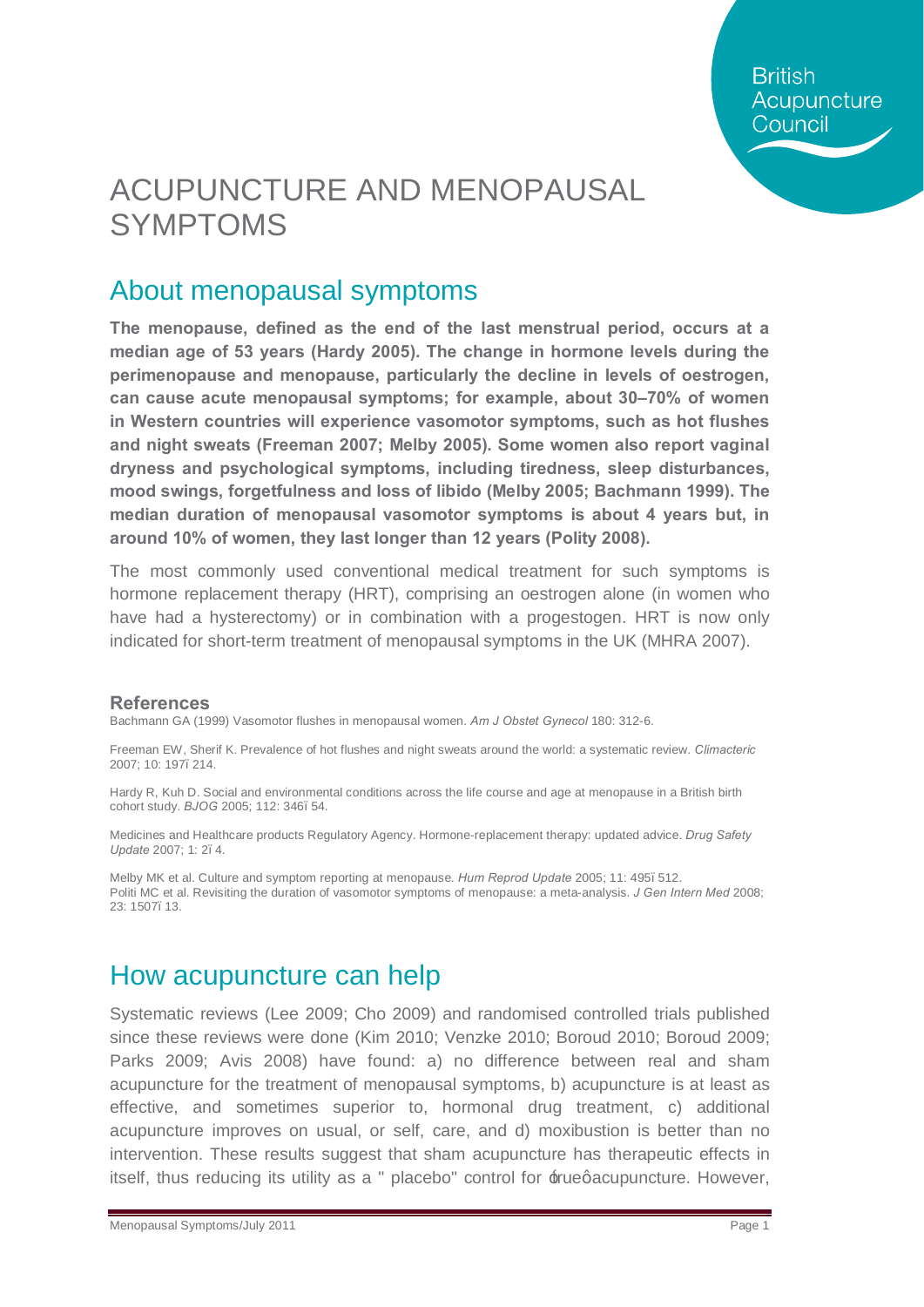both reviews suggested that more high quality studies are needed to confirm this. (see Table overleaf)

#### Acupuncture may help reduce symptoms of the menopause and perimenopause by:

- · regulating serum estradiol, follicle stimulating hormone and luteotrophic hormone (Xia 2008);
- · increasing relaxation and reducing tension (Samuels 2008). Acupuncture can alter the braings mood chemistry, reducing serotonin levels (Zhou 2008) and increasing endorphins (Han, 2004) and neuropeptide Y levels (Lee 2009), which can help to combat negative affective states.
- stimulating nerves located in muscles and other tissues, which leads to release of endorphins and other neurohumoral factors, and changes the processing of pain in the brain and spinal cord (Pomeranz, 1987, Zijlstra 2003, Cheng 2009).

### About traditional acupuncture

Acupuncture is a tried and tested system of traditional medicine, which has been used in China and other eastern cultures for thousands of years to restore, promote and maintain good health. Its benefits are now widely acknowledged all over the world, and in the past decade traditional acupuncture has begun to feature more prominently in mainstream healthcare in the UK. In conjunction with needling, the practitioner may use techniques such as moxibustion, cupping, massage or electro-acupuncture. They may also suggest dietary or lifestyle changes.

Traditional acupuncture takes a holistic approach to health and regards illness as a sign that the body is out of balance. The exact pattern and degree of imbalance is unique to each individual. The traditional acupuncturistos skill lies in identifying the precise nature of the underlying disharmony and selecting the most effective treatment. The choice of acupuncture points will be specific to each patiento needs. Traditional acupuncture can also be used as a preventive measure to strengthen the constitution and promote general wellbeing.

An increasing weight of evidence from Western scientific research (see overleaf) is demonstrating the effectiveness of acupuncture for treating a wide variety of conditions. From a biomedical viewpoint, acupuncture is believed to stimulate the nervous system, influencing the production of the body ocommunication substances - hormones and neurotransmitters. The resulting biochemical changes activate the body's selfregulating homeostatic systems, stimulating its natural healing abilities and promoting physical and emotional wellbeing.

### About the British Acupuncture Council

With over 3000 members, the British Acupuncture Council (BAcC) is the UK<sup>®</sup> largest professional body for traditional acupuncturists. Membership of the BAcC guarantees excellence in training, safe practice and professional conduct. To find a qualified traditional acupuncturist, contact the BAcC on 020 8735 0400 or visit [www.acupuncture.org.uk](http://www.acupuncture.org.uk/)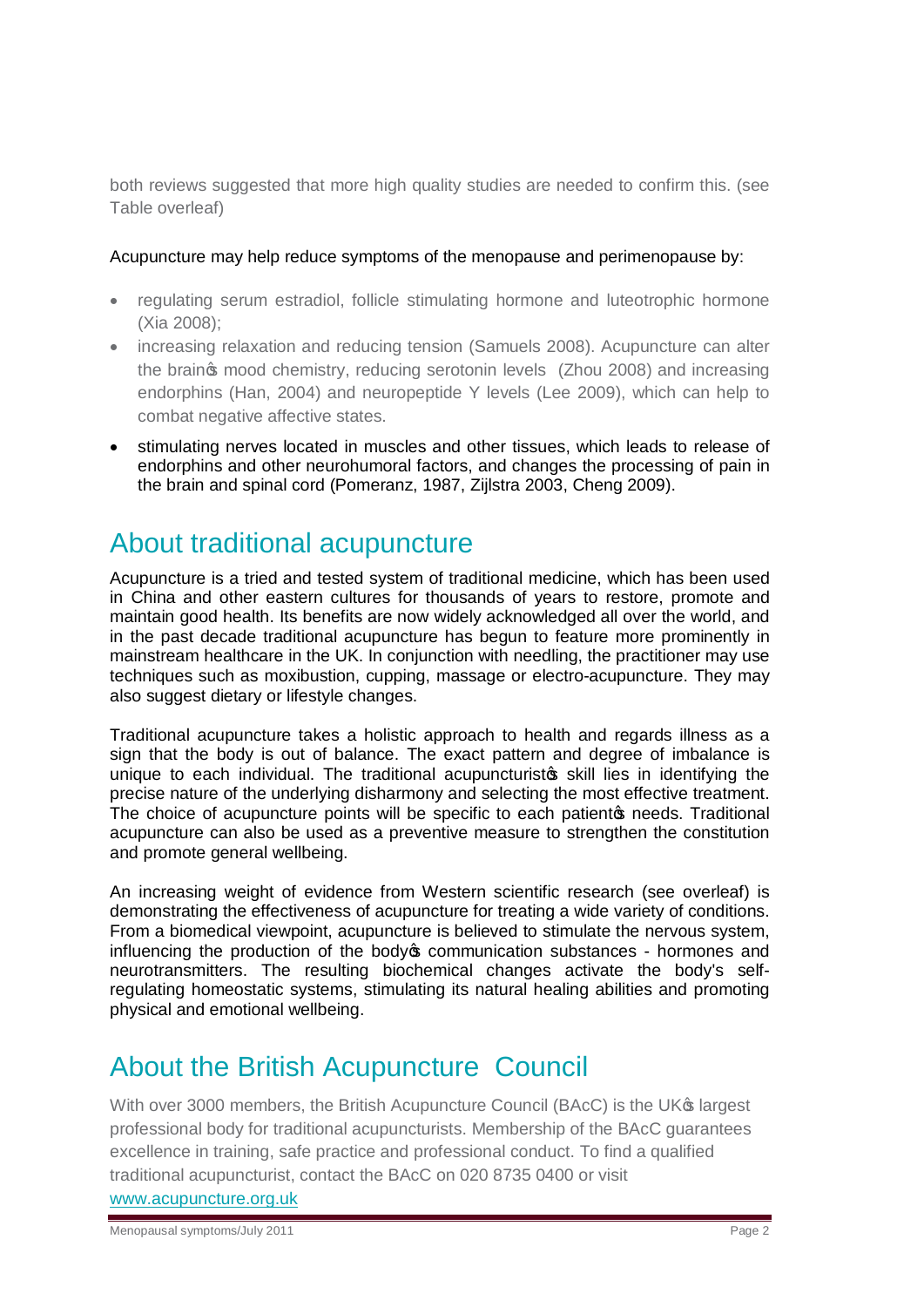# ACUPUNCTURE AND MENOPAUSAL SYMPTOMS

## The evidence

| <b>Research</b>                                                                                                             | <b>Copnclusion</b>                                                                                                                                                                                                                                                                                                                                                                                                                                                                                                                                                                                                                                                                                                                                                                                                                                                                                                                                                                                                                                                                                                                                                                                                                |
|-----------------------------------------------------------------------------------------------------------------------------|-----------------------------------------------------------------------------------------------------------------------------------------------------------------------------------------------------------------------------------------------------------------------------------------------------------------------------------------------------------------------------------------------------------------------------------------------------------------------------------------------------------------------------------------------------------------------------------------------------------------------------------------------------------------------------------------------------------------------------------------------------------------------------------------------------------------------------------------------------------------------------------------------------------------------------------------------------------------------------------------------------------------------------------------------------------------------------------------------------------------------------------------------------------------------------------------------------------------------------------|
| <b>Systematic reviews</b>                                                                                                   |                                                                                                                                                                                                                                                                                                                                                                                                                                                                                                                                                                                                                                                                                                                                                                                                                                                                                                                                                                                                                                                                                                                                                                                                                                   |
| Lee MS et al. Acupuncture for treating<br>menopausal hot flushes: a systematic<br>review. Climacteric. 2009; 12: 16-25.     | A systematic review, including 6 randomised controlled trials,<br>which assessed the effectiveness of acupuncture as a treatment<br>option for menopausal hot flushes. Four trials compared the effects<br>of acupuncture with sham acupuncture on non-acupuncture points.<br>All of these trials failed to show specific effects on menopausal hot<br>flush frequency, severity or index. One trial found no effect of<br>acupuncture on hot flush frequency and severity compared with<br>sham acupuncture on acupuncture points that are not relevant for<br>the treatment of hot flushes. The remaining trial tested<br>acupuncture against non-penetrating acupuncture on non-<br>acupuncture points. Its results suggested favorable effects of<br>acupuncture on menopausal hot flush severity. However, this study<br>was too small to generate reliable findings. The reviewers<br>concluded that sham-controlled randomised controlled trials have<br>failed to show specific effects of acupuncture for the control of<br>menopausal hot flushes.                                                                                                                                                                      |
| Cho SH, Whang WW. Acupuncture<br>for vasomotor menopausal<br>symptoms: A systematic review.<br>Menopause 2009; 16: 1065-73. | A systematic review, including 11 randomised controlled trials with<br>a total of 764 patients, which assessed whether acupuncture<br>therapy reduces vasomotor menopausal symptoms and evaluated<br>the adverse effects of acupuncture therapy. Six trials compared<br>acupuncture treatment to sham or placebo acupuncture. Only one<br>study using a non-penetrating placebo needle found a significant<br>difference in the severity outcomes of hot flashes between groups<br>(mean difference, 0.48, 95% CI, 0.05 to 0.91). Five studies<br>reported a reduced frequency of hot flushes within groups;<br>however, none found a significant difference between groups. An<br>analysis of the outcomes of the trials that compared acupuncture<br>with hormone therapy or oryzanol for reducing vasomotor<br>symptoms showed that acupuncture was superior. Three trials<br>reported minimal acupuncture-related adverse events. The<br>reviewers concluded that there was no evidence from trials that<br>acupuncture is an effective treatment in comparison to sham<br>acupuncture for reducing menopausal hot flushes, but that some<br>studies have shown that acupuncture therapies are better than<br>hormone therapy |

#### **Review**

| Borud E, White A. A review of<br>acupuncture for menopausal<br>problems. Maturitas 2010; 66: 131-4. | A review paper that looked at clinical trials of acupuncture for<br>menopausal symptoms. The reviewers found that, for natural<br>menopause, one large study has shown acupuncture to be<br>superior to self-care alone in reducing the number of hot flushes<br>and improving the quality of life; five small studies have been<br>unable to demonstrate that the effect of acupuncture is limited to<br>any particular points, as traditional theory would suggest; and one<br>study showed acupuncture was superior to blunt needle for flash<br>frequency but not intensity. For flushes associated with induced<br>menopause, clearly acupuncture is useful for reducing flushes in |
|-----------------------------------------------------------------------------------------------------|------------------------------------------------------------------------------------------------------------------------------------------------------------------------------------------------------------------------------------------------------------------------------------------------------------------------------------------------------------------------------------------------------------------------------------------------------------------------------------------------------------------------------------------------------------------------------------------------------------------------------------------------------------------------------------------|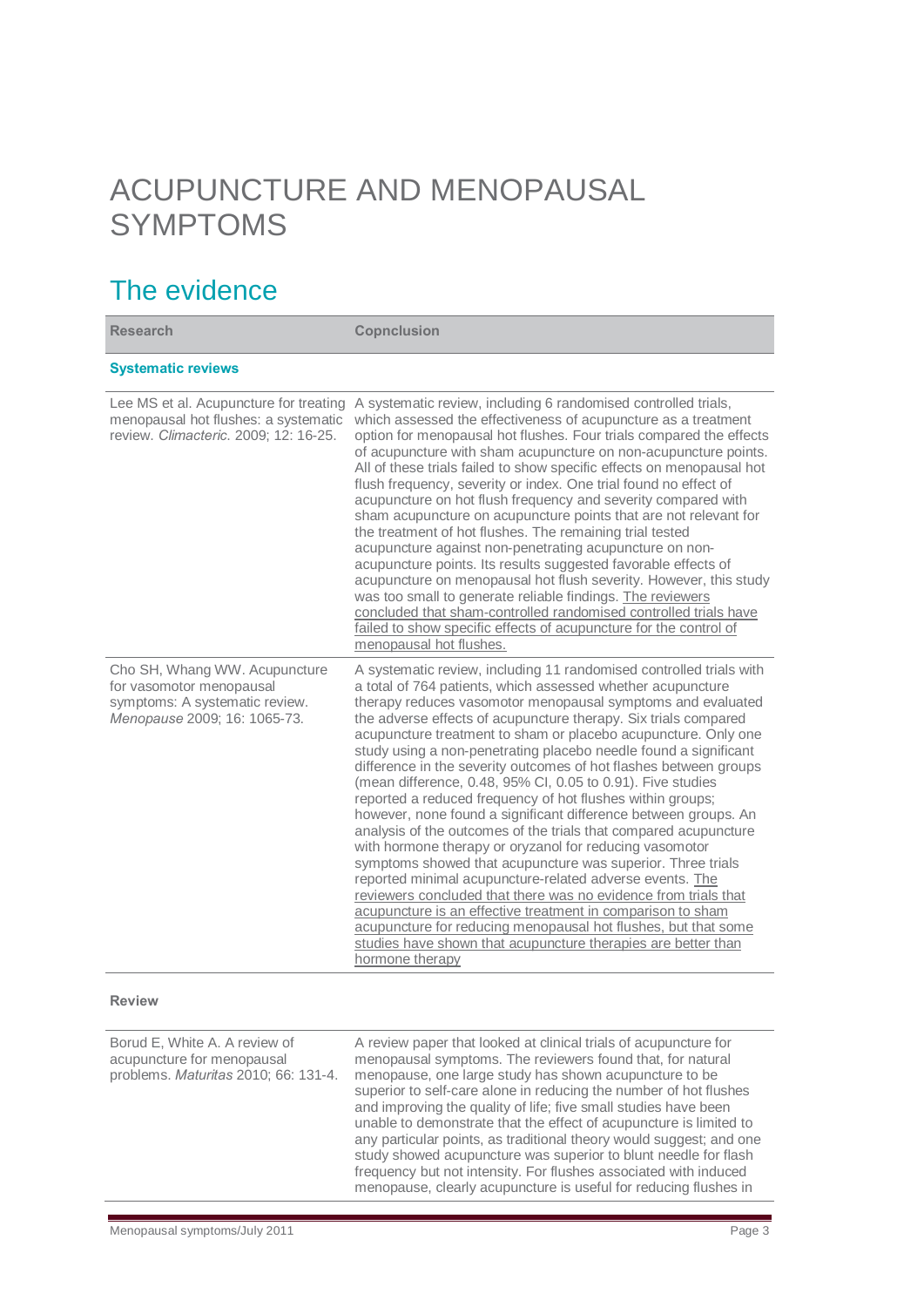clinical practice, but there is mixed evidence on the nature of the effect: one trial found genuine acupuncture superior to control needling, but another showed no significant difference between acupuncture and blunt needle. The possible mechanisms of acupuncture for hot flushes are discussed.

#### **Clinical studies**

| Kim KH et al. Effects of acupuncture<br>on hot flashes in perimenopausal and<br>postmenopausal women-a<br>multicenter randomized clinical trial.<br>Menopause 2010; 17: 269-80.                                                                                                                                                            | A randomised controlled trial that evaluated the effectiveness of<br>acupuncture plus usual care for relief of hot flushes and<br>menopause-related symptoms compared with usual care alone in<br>perimenopausal or postmenopausal women The primary outcome<br>was the mean change in the average 24-hour hot flash score<br>(combining frequency and severity of flushes) at week 4 from<br>baseline. The secondary outcome was the mean change in<br>menopause-related symptoms as estimated by the Menopause<br>Rating Scale questionnaire. Follow-up assessment at week 8 was<br>conducted in the treatment group only. The mean change in the<br>average 24-hour hot flush score was -16.57 in the treatment group<br>and -6.93 in the control group (p<0.0001). The total Menopause<br>Rating Scale score, as well as the subscale scores for the<br>psychological, somatic, and urogenital dimensions of menopause,<br>showed significant improvement in the acupuncture group<br>compared with the control group (p<0.001). The researchers<br>concluded that their results suggest that acupuncture in addition to<br>usual care is associated with marked clinical improvement in hot<br>flushes and menopause-related symptoms in perimenopausal or<br>postmenopausal women. |
|--------------------------------------------------------------------------------------------------------------------------------------------------------------------------------------------------------------------------------------------------------------------------------------------------------------------------------------------|------------------------------------------------------------------------------------------------------------------------------------------------------------------------------------------------------------------------------------------------------------------------------------------------------------------------------------------------------------------------------------------------------------------------------------------------------------------------------------------------------------------------------------------------------------------------------------------------------------------------------------------------------------------------------------------------------------------------------------------------------------------------------------------------------------------------------------------------------------------------------------------------------------------------------------------------------------------------------------------------------------------------------------------------------------------------------------------------------------------------------------------------------------------------------------------------------------------------------------------------------------------------------------------|
| Venzke L et al. A randomized trial of<br>acupuncture for vasomotor symptoms<br>in post-menopausal women.<br>Complementary Therapies in<br>Medicine 2010; 18: 59-66.                                                                                                                                                                        | A randomised controlled trial that aimed to determine whether<br>acupuncture would relieve the vasomotor symptoms of post-<br>menopausal women. Fifty one women were randomly assigned to<br>receive 12 weeks of treatment with either Traditional Chinese<br>Medicine (TCM) acupuncture or shallow needle (sham)<br>acupuncture. They all kept a diary recording their hot flashes each<br>day. At baseline, study participants filled out Greene Climacteric<br>Scales and the Beck Depression and Anxiety Inventories. These<br>same outcomes were also measured at week 4 of treatment and at<br>1 week and 12 weeks after treatment. Both groups of women<br>showed statistically significant improvement on all study<br>parameters, but there was no difference between them. The<br>researchers concluded that the results showed that both TCM and<br>sham acupuncture were effective treatments of post-menopausal<br>vasomotor symptoms, and that shallow needling may have<br>therapeutic effects in itself, thus reducing its utility as a " placebo"<br>control for ±ruegacupuncture                                                                                                                                                                                       |
| Borud EK et al. The Acupuncture on<br>hot flushes among menopausal<br>women (ACUFLASH) study, a<br>randomized controlled trial.<br>Menopause 2009; 16: 484-93.<br>Borud EK et al. The acupuncture on<br>hot flashes among menopausal<br>women study: Observational follow-<br>up results at 6 and 12 months.<br>Menopause 2010; 17: 262-8. | A randomised controlled trial that compared the effectiveness of<br>individualized acupuncture plus self-care versus self-care alone on<br>hot flushes and health-related quality of life in 267 postmenopausal<br>women. Hot flush frequency (the primary endpoint) decreased by<br>5.8 per 24 hours in the acupuncture group and 3.7 per 24 hours in<br>the control group (p<0.001). Hot flush intensity decreased by 3.2<br>units in the acupuncture group and 1.8 units in the control group<br>(p<0.001). The acupuncture group experienced statistically<br>significant improvements in the vasomotor, sleep, and somatic<br>symptoms dimensions of the Women's Health Questionnaire<br>compared with the control group. Follow-up at 6 and 12 months<br>found no significant difference between the groups. The<br>researchers concluded that acupuncture can contribute to a more<br>rapid reduction in hot flushes and increase in health-related quality<br>of life in postmenopausal women, but probably has no long-term<br>effects.                                                                                                                                                                                                                                         |
| Park JE et al. Moxibustion for treating<br>menopausal hot flashes: a                                                                                                                                                                                                                                                                       | A randomised controlled trial that evaluated the effect of<br>moxibustion on hot flashes in 51 perimenopausal and                                                                                                                                                                                                                                                                                                                                                                                                                                                                                                                                                                                                                                                                                                                                                                                                                                                                                                                                                                                                                                                                                                                                                                        |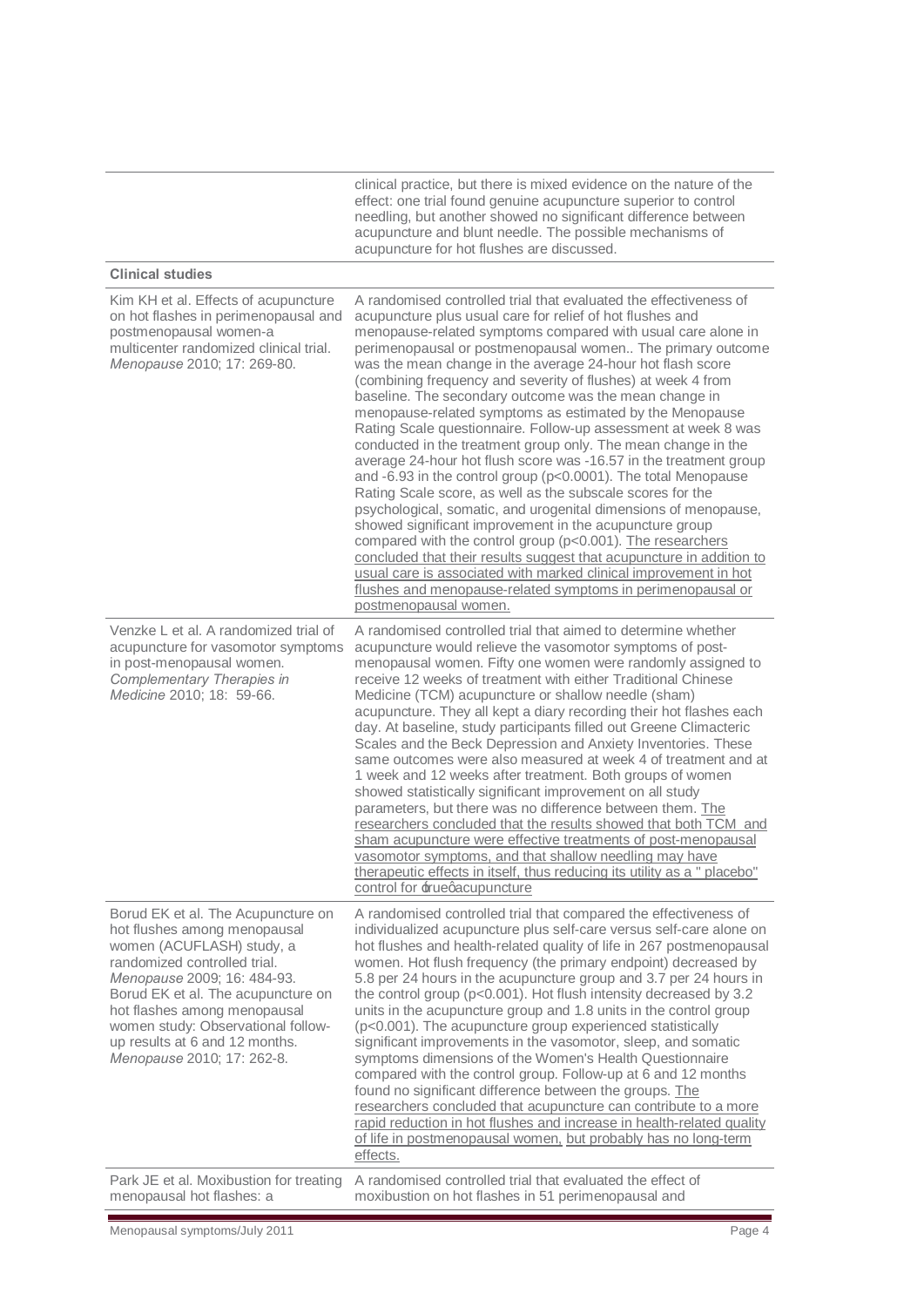| randomized clinical trial. Menopause<br>2009; 16: 660-5.                                                                                                                                                                                 | postmenopausal women compared to a waiting list (control). The<br>primary outcome measures were frequency and severity of hot<br>flashes. By week 4, the difference in severity and frequency of hot<br>flashes had become statistically significant between the treatment<br>groups and the control participants. The researchers concluded<br>that their results suggest that moxibustion reduces both the<br>frequency and severity of menopausal hot flashes as compared<br>with those in control participants.                                                                                                                                                                                                                                                                                                                                                                                                                                                                                                                                                                                                                                                                                                |
|------------------------------------------------------------------------------------------------------------------------------------------------------------------------------------------------------------------------------------------|--------------------------------------------------------------------------------------------------------------------------------------------------------------------------------------------------------------------------------------------------------------------------------------------------------------------------------------------------------------------------------------------------------------------------------------------------------------------------------------------------------------------------------------------------------------------------------------------------------------------------------------------------------------------------------------------------------------------------------------------------------------------------------------------------------------------------------------------------------------------------------------------------------------------------------------------------------------------------------------------------------------------------------------------------------------------------------------------------------------------------------------------------------------------------------------------------------------------|
| Avis NE et al. A randomized,<br>controlled pilot study of acupuncture<br>treatment for menopausal hot flashes.<br>Menopause 2008; 15: 1070-8.                                                                                            | A study that investigated the feasibility of conducting a randomised<br>trial of the effect of acupuncture in decreasing hot flashes in peri-<br>and postmenopausal women. Fifty-six women who had at least<br>four hot flashes per day were given one of three treatment: usual<br>care, sham acupuncture, or TCM acupuncture. Daily diaries were<br>used to track frequency and severity of hot flashes. There was a<br>significant decrease in mean frequency of hot flashes between<br>weeks 1 and 8 across all groups (p=0.01), although the differences<br>between the three study groups were not significant. However, the<br>two acupuncture groups showed a significantly greater decrease<br>than the usual care group (p<0.05), but did not differ from each<br>other. Results followed a similar pattern for the hot flash index<br>score. There were no significant effects for changes in hot flash<br>interference, sleep, mood, health-related quality of life, or<br>psychological well-being. The researchers concluded that their<br>results suggest either that there is a strong placebo effect or that<br>both traditional and sham acupuncture significantly reduce hot<br>flash frequency |
| Xia XH et al. Multicentral randomized<br>controlled clinical trials about<br>treatment of perimenopausal<br>syndrome with electroacupuncture of<br>sanyinjiao (SP 6) [Article in Chinese].<br>Zhen Ci Yan Jiu. 2008 Aug;33(4):262-<br>6. | A randomised controlled trial including 157 women with<br>perimenopausal symptoms that compared electroacupuncture with<br>nylestriol and medroxyprogesterone The therapeutic effect was<br>evaluated by using a "symptoms-signs score scale", and changes<br>in serum estradiol (E2), follicle stimulating hormone (FSH) and<br>luteotrophic hormone (LH). The Kupperman index was determined<br>before and after the treatment and decreased significantly and<br>similarly in both groups (p<0.01). Serum FSH and LH decreased<br>and serum E2 increased significantly in the acupuncture group<br>(p<0.01). Serum LH and E2 levels were significantly lower with<br>acupuncture than with medication (p<0.05). The researchers<br>concluded that electroacupuncture is able to regulate serum E2,<br><b>FSH and LH levels and effectively improve perimenopausal</b><br>syndrome.                                                                                                                                                                                                                                                                                                                              |
| Research on mechanisms for<br>acupuncture in general                                                                                                                                                                                     |                                                                                                                                                                                                                                                                                                                                                                                                                                                                                                                                                                                                                                                                                                                                                                                                                                                                                                                                                                                                                                                                                                                                                                                                                    |
| Cheng KJ. Neuroanatomical basis of<br>acupuncture treatment for some<br>common illnesses. Acupunct Med<br>2009;27: 61-4.                                                                                                                 | A review that looked at acupuncture treatment for some common<br>conditions. It is found that, in many cases, the acupuncture points<br>traditionally used have a neuroanatomical significance from the<br>viewpoint of biomedicine. From this, the reviewers hypothesize that<br>plausible mechanisms of action include intramuscular stimulation<br>for treating muscular pain and nerve stimulation for treating<br>neuropathies.                                                                                                                                                                                                                                                                                                                                                                                                                                                                                                                                                                                                                                                                                                                                                                               |
| Lee B et al. Effects of acupuncture on<br>chronic corticosterone-induced<br>depression-like behavior and<br>expression of neuropeptide Y in the<br>rats. Neuroscience Letters 2009; 453:<br>$151 - 6.$                                   | In animal studies, acupuncture has been found to significantly<br>reduce anxiety-like behaviour, and increase brain levels of<br>neuropeptide Y, the brain levels of which appear to correlate with<br>reported anxiety.                                                                                                                                                                                                                                                                                                                                                                                                                                                                                                                                                                                                                                                                                                                                                                                                                                                                                                                                                                                           |
| Samuels N et al. Acupuncture for<br>psychiatric illness: a literature review.<br>Behav Med 2008; 34: 55-64                                                                                                                               | A literature review of acupuncture for psychiatric illness, which<br>presents research that found acupuncture to increase central<br>nervous system hormones, including ACTH, beta-endorphins,<br>serotonin, and noradrenaline. It concludes that acupuncture can<br>have positive effects on depression and anxiety.                                                                                                                                                                                                                                                                                                                                                                                                                                                                                                                                                                                                                                                                                                                                                                                                                                                                                              |